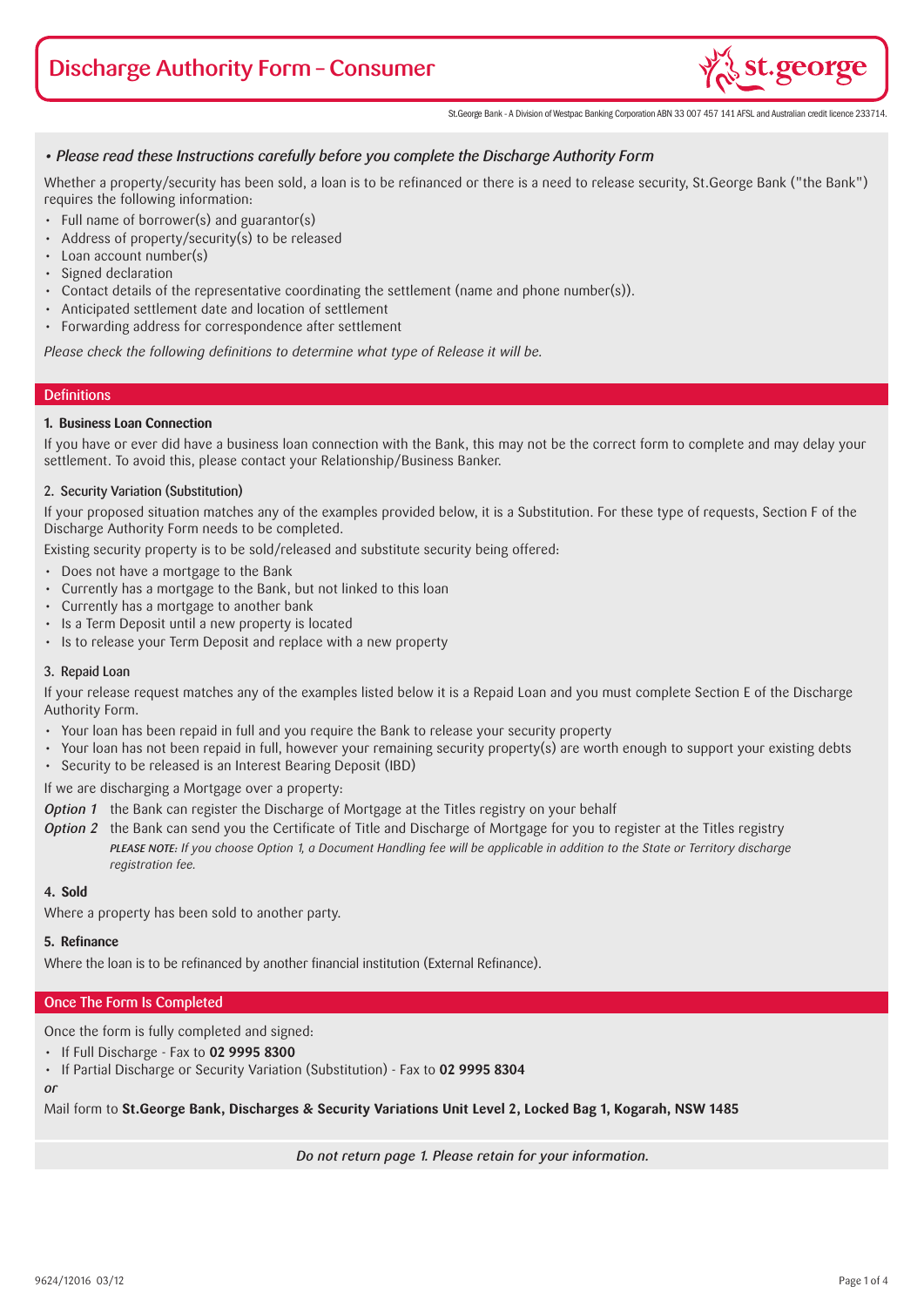# Please Read These Instructions Carefully Before Completing The Form

| Processing will be unable to proceed until all required fields are complete. |                                                                                                                                                                                                              |                                                      |                                                                          |                   |           |           |  |  |
|------------------------------------------------------------------------------|--------------------------------------------------------------------------------------------------------------------------------------------------------------------------------------------------------------|------------------------------------------------------|--------------------------------------------------------------------------|-------------------|-----------|-----------|--|--|
|                                                                              | Required fields to be completed:                                                                                                                                                                             |                                                      |                                                                          |                   |           |           |  |  |
|                                                                              |                                                                                                                                                                                                              |                                                      |                                                                          |                   |           |           |  |  |
|                                                                              |                                                                                                                                                                                                              |                                                      |                                                                          |                   |           |           |  |  |
|                                                                              | Substituting property/security (Substitution) Complete sections, A, B, C, D, F, G, H                                                                                                                         |                                                      |                                                                          |                   |           |           |  |  |
|                                                                              | Call your Lender/Relationship Manager if you have any questions on how to complete this form; OR                                                                                                             |                                                      |                                                                          |                   |           |           |  |  |
|                                                                              | Call the Customer Contact Centre (CCC) on 1300 883 183; OR Contact your local branch                                                                                                                         |                                                      |                                                                          |                   |           |           |  |  |
|                                                                              |                                                                                                                                                                                                              |                                                      |                                                                          |                   |           |           |  |  |
|                                                                              | Section A - Customer Details (Full name of ALL parties involved)                                                                                                                                             |                                                      |                                                                          |                   |           |           |  |  |
|                                                                              | Do you have a business loan connection?                                                                                                                                                                      |                                                      |                                                                          |                   |           |           |  |  |
| <b>No</b>                                                                    | Yes                                                                                                                                                                                                          | contact your Relationship Manager/Business Banker or | Business Banking Solutions on 138 266 to arrange for release of security |                   |           |           |  |  |
|                                                                              | NOTE: Include previous name if name has changed during the life of the loan. Use additional form if more than 4 people are parties to the loan.                                                              |                                                      |                                                                          |                   |           |           |  |  |
| Customer name (1)                                                            |                                                                                                                                                                                                              |                                                      |                                                                          |                   |           |           |  |  |
|                                                                              |                                                                                                                                                                                                              |                                                      |                                                                          | <b>Borrower</b>   |           | Guarantor |  |  |
| Customer name (2)                                                            |                                                                                                                                                                                                              |                                                      |                                                                          |                   |           |           |  |  |
| Customer name (3)                                                            |                                                                                                                                                                                                              |                                                      |                                                                          | Borrower          | Guarantor |           |  |  |
|                                                                              |                                                                                                                                                                                                              |                                                      |                                                                          |                   |           |           |  |  |
| Customer name (4)                                                            |                                                                                                                                                                                                              |                                                      |                                                                          | Borrower          | Guarantor |           |  |  |
|                                                                              |                                                                                                                                                                                                              |                                                      |                                                                          | Borrower          | Guarantor |           |  |  |
| Contact name                                                                 |                                                                                                                                                                                                              |                                                      |                                                                          |                   |           |           |  |  |
|                                                                              |                                                                                                                                                                                                              |                                                      |                                                                          |                   |           |           |  |  |
| Mobile number                                                                |                                                                                                                                                                                                              | Work phone number                                    |                                                                          | Home phone number |           |           |  |  |
|                                                                              |                                                                                                                                                                                                              |                                                      |                                                                          |                   |           |           |  |  |
|                                                                              | Mailing address of each party on loan for ALL correspondence after settlement. (If there are more parties on the loan, please attach on a separate<br>sheet clearly labelled with your loan account number). |                                                      |                                                                          |                   |           |           |  |  |
| Customer (1)                                                                 |                                                                                                                                                                                                              |                                                      |                                                                          |                   |           | Postcode  |  |  |
| Customer (2)                                                                 |                                                                                                                                                                                                              |                                                      |                                                                          |                   |           | Postcode  |  |  |
| Customer (3)                                                                 |                                                                                                                                                                                                              |                                                      |                                                                          |                   |           | Postcode  |  |  |
| Customer (4)                                                                 |                                                                                                                                                                                                              |                                                      |                                                                          |                   |           | Postcode  |  |  |
|                                                                              | Section B - Property/Security(s) To Be Released                                                                                                                                                              |                                                      |                                                                          |                   |           |           |  |  |
|                                                                              |                                                                                                                                                                                                              |                                                      |                                                                          |                   |           |           |  |  |
| Property (1)                                                                 | Unit/Street no.<br>Suburb                                                                                                                                                                                    | Street name                                          |                                                                          |                   | State     | Postcode  |  |  |
|                                                                              |                                                                                                                                                                                                              |                                                      |                                                                          |                   |           |           |  |  |
| Property (2)                                                                 | Unit/Street no.                                                                                                                                                                                              | Street name                                          |                                                                          |                   |           |           |  |  |
|                                                                              | Suburb                                                                                                                                                                                                       |                                                      |                                                                          |                   | State     | Postcode  |  |  |
| Property (3)                                                                 | Unit/Street no.                                                                                                                                                                                              | Street name                                          |                                                                          |                   |           |           |  |  |
|                                                                              | Suburb                                                                                                                                                                                                       |                                                      |                                                                          |                   | State     | Postcode  |  |  |
| Property (4)                                                                 | Unit/Street no.                                                                                                                                                                                              | Street name                                          |                                                                          |                   |           |           |  |  |
|                                                                              | Suburb                                                                                                                                                                                                       |                                                      |                                                                          |                   | State     | Postcode  |  |  |
|                                                                              |                                                                                                                                                                                                              |                                                      |                                                                          |                   |           |           |  |  |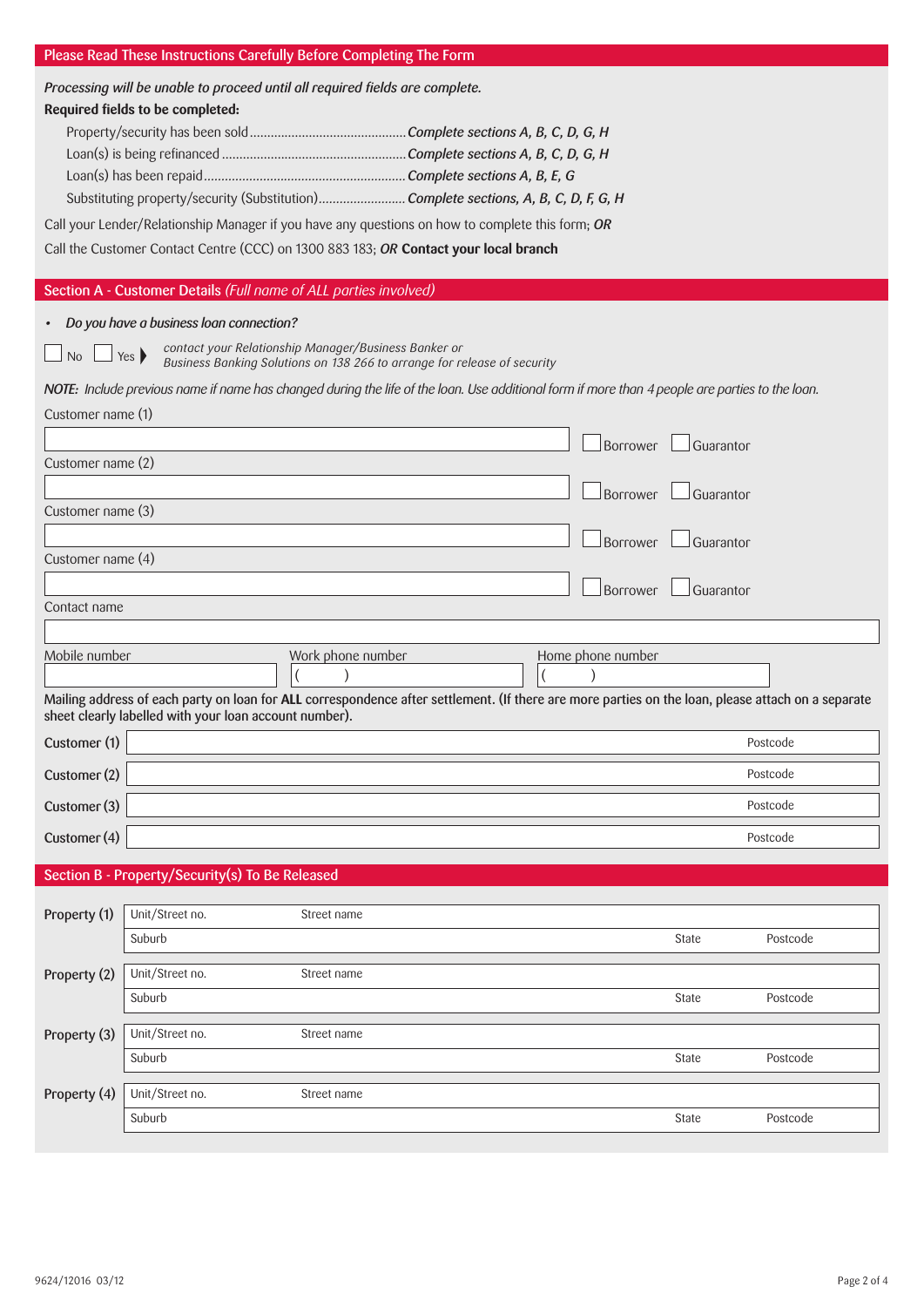| <b>Section C - Settlement Type</b>                                                                                                                                      |  |  |  |  |  |
|-------------------------------------------------------------------------------------------------------------------------------------------------------------------------|--|--|--|--|--|
| Property/security(s) has been (please tick one box only)                                                                                                                |  |  |  |  |  |
| Anticipated settlement date<br>$\Box$ Sold<br>Go to                                                                                                                     |  |  |  |  |  |
| (Financial<br>Section D<br>Refinance to<br>Institution)                                                                                                                 |  |  |  |  |  |
| Property/security variation (Substitution) ▶<br>Go to Section D<br>Loan has been repaid (no settlement required) $\blacktriangleright$<br>Go to Section E               |  |  |  |  |  |
| Please tick one option only                                                                                                                                             |  |  |  |  |  |
| FULL release of all security properties, or                                                                                                                             |  |  |  |  |  |
| PARTIAL release only for the above property<br>Please note: For partial discharges, an additional valuation fee may apply                                               |  |  |  |  |  |
|                                                                                                                                                                         |  |  |  |  |  |
| <b>Section D - Settlement Details</b>                                                                                                                                   |  |  |  |  |  |
| In the boxes below please specify the Loan account number(s) and whether they are to be paid out in full.                                                               |  |  |  |  |  |
| balance reduced to<br>limit reduced to<br>is to be Closed?<br>Yes<br>No                                                                                                 |  |  |  |  |  |
| Convert to Savings Account<br>Close Loan Account<br>For portfolio loans:                                                                                                |  |  |  |  |  |
| limit reduced to<br>balance reduced to<br>is to be Closed?<br>Yes<br>No                                                                                                 |  |  |  |  |  |
| Convert to Savings Account<br>Close Loan Account<br>For portfolio loans:                                                                                                |  |  |  |  |  |
| balance reduced to<br>limit reduced to                                                                                                                                  |  |  |  |  |  |
| is to be Closed?<br>Yes<br>No<br>Convert to Savings Account<br>Close Loan Account<br>For portfolio loans:                                                               |  |  |  |  |  |
| limit reduced to<br>balance reduced to                                                                                                                                  |  |  |  |  |  |
| is to be Closed?<br>Yes<br>No<br>Convert to Savings Account<br>Close Loan Account<br>For portfolio loans:                                                               |  |  |  |  |  |
| PLEASE NOTE: Where all loans are not being paid out in full, the Bank will contact the customer directly and all requests are subject to the Bank approval. If you have |  |  |  |  |  |
| a Personal Loan the payout figure can only be calculated on the morning of settlement                                                                                   |  |  |  |  |  |
| Would you like the Bank to collect all the proceeds at settlement?                                                                                                      |  |  |  |  |  |
| $\Box$ No<br>$\Box$ Yes $\blacktriangleright$ NOMINATE A ST.GEORGE ACCOUNT YOU WOULD LIKE ANY SURPLUS CREDITED TO?                                                      |  |  |  |  |  |
|                                                                                                                                                                         |  |  |  |  |  |
| <b>NOTE:</b><br>• These funds will require 3 days clearance for availability<br>• If no account is nominated, delays may occur                                          |  |  |  |  |  |
| Are any of the above loans part of an Advantage Package?                                                                                                                |  |  |  |  |  |
| $\Box$ No                                                                                                                                                               |  |  |  |  |  |
| $\vert$ Yes                                                                                                                                                             |  |  |  |  |  |
| Withdraw any shortfall funds from St.George Bank account number                                                                                                         |  |  |  |  |  |
| Account number<br><b>Account Name</b>                                                                                                                                   |  |  |  |  |  |
|                                                                                                                                                                         |  |  |  |  |  |
| Section E - Loan Has Been Repaid (No Settlement Required)                                                                                                               |  |  |  |  |  |
| Would you like the Bank to register the discharge of the mortgage at the Lands Title Office?                                                                            |  |  |  |  |  |
| $\Box$ No                                                                                                                                                               |  |  |  |  |  |
| $\Box$ Yes $\blacktriangleright$ please provide a St. George account number to debit fees                                                                               |  |  |  |  |  |
| OR send cheque                                                                                                                                                          |  |  |  |  |  |
| Where would you like the documents to be sent? $(\checkmark)$                                                                                                           |  |  |  |  |  |
| by registered mail to my residential address as per Section A, OR                                                                                                       |  |  |  |  |  |
| to my nearest branch<br>Please specify branch                                                                                                                           |  |  |  |  |  |
| Name of person collecting documents                                                                                                                                     |  |  |  |  |  |